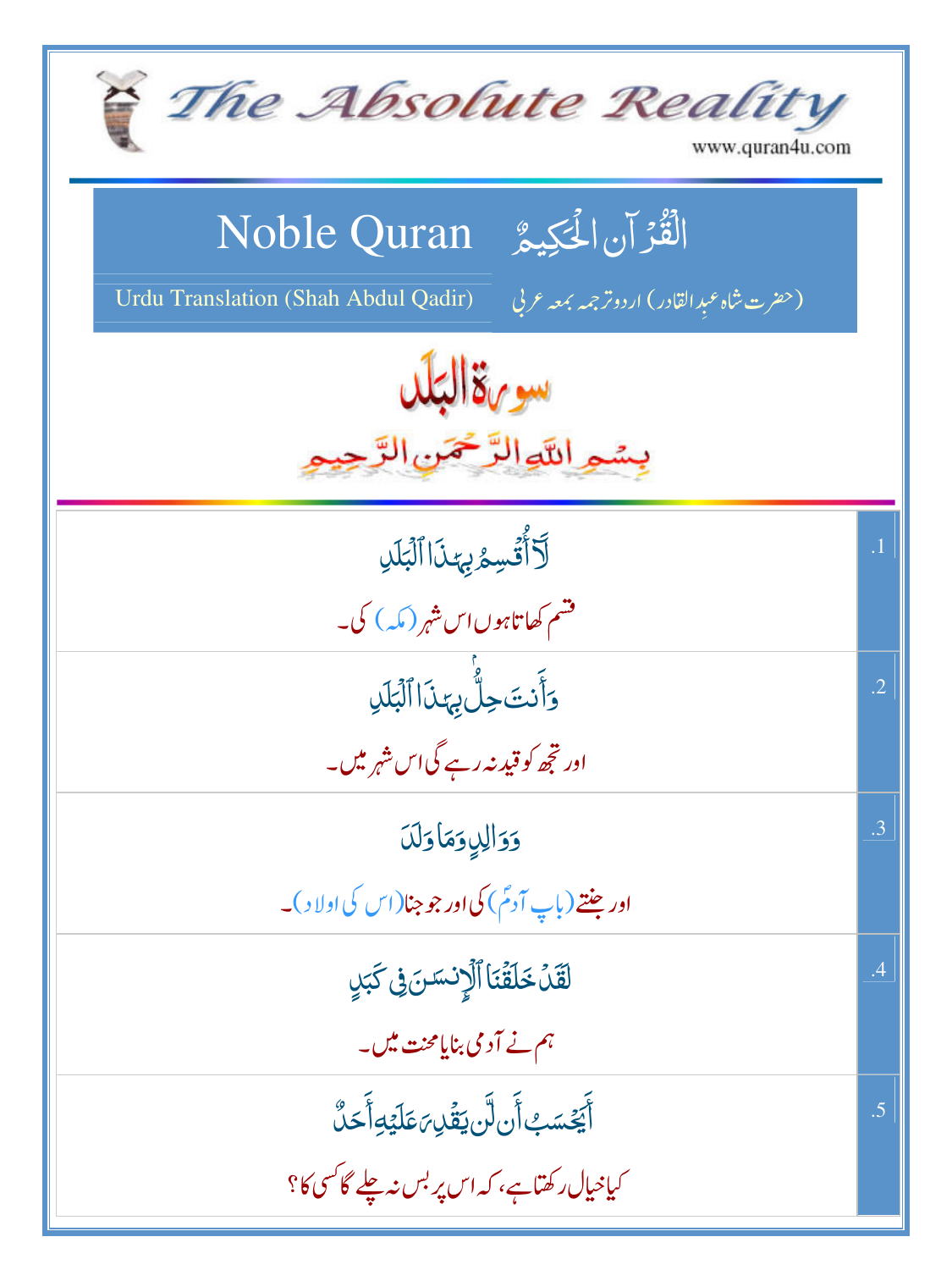| <b>يَقُولُ أَهۡلَكۡتُ مَالاَلَّٰٓئِدَا</b>              | .6        |
|---------------------------------------------------------|-----------|
| کہتاہے میں نے کھیایامال،ڈھیر وں۔                        |           |
| أَيَّحْسَبُ أَن لَّمَ يَرَ وَّأَحَلُّ                   | $\cdot$ 7 |
| کیاخیال رکھتاہے کہ دیکھانہیں اس کو کسی نے ؟             |           |
| أَلَمَ بَجْعَل لَّهُ عَيۡنَيۡنِ                         | .8        |
| بھلاہم نے نہیں دیں اس کو دو آئکھیں؟                     |           |
| وَلِسَانَا وَشَفَتَيْنِ                                 | .9        |
| ادر زبان اور دوہونٹ؟                                    |           |
| <u>وَهَىٰٓيْنَهُ</u> ٱلتَّجۡىٰٓي                        | .10       |
| اور تبھائیں اس کو دو گھاٹیاں (راہیں خیر وشر کی)۔        |           |
| فَلَا أَقْتَحَمَ ٱلۡعَقَبَةَ                            | .11       |
| سونہ ہمک(پھُد ک)سکا گھاٹی پر،                           |           |
| وَمَآ أَدۡرَسَكَ مَا ٱلۡعَقَبَةُ                        | .12       |
| اور نو<br>بيار نوکيسا بو حجھا کي <u>ا ہ</u> ے وہ گھاڻي؟ |           |
| っ                                                       |           |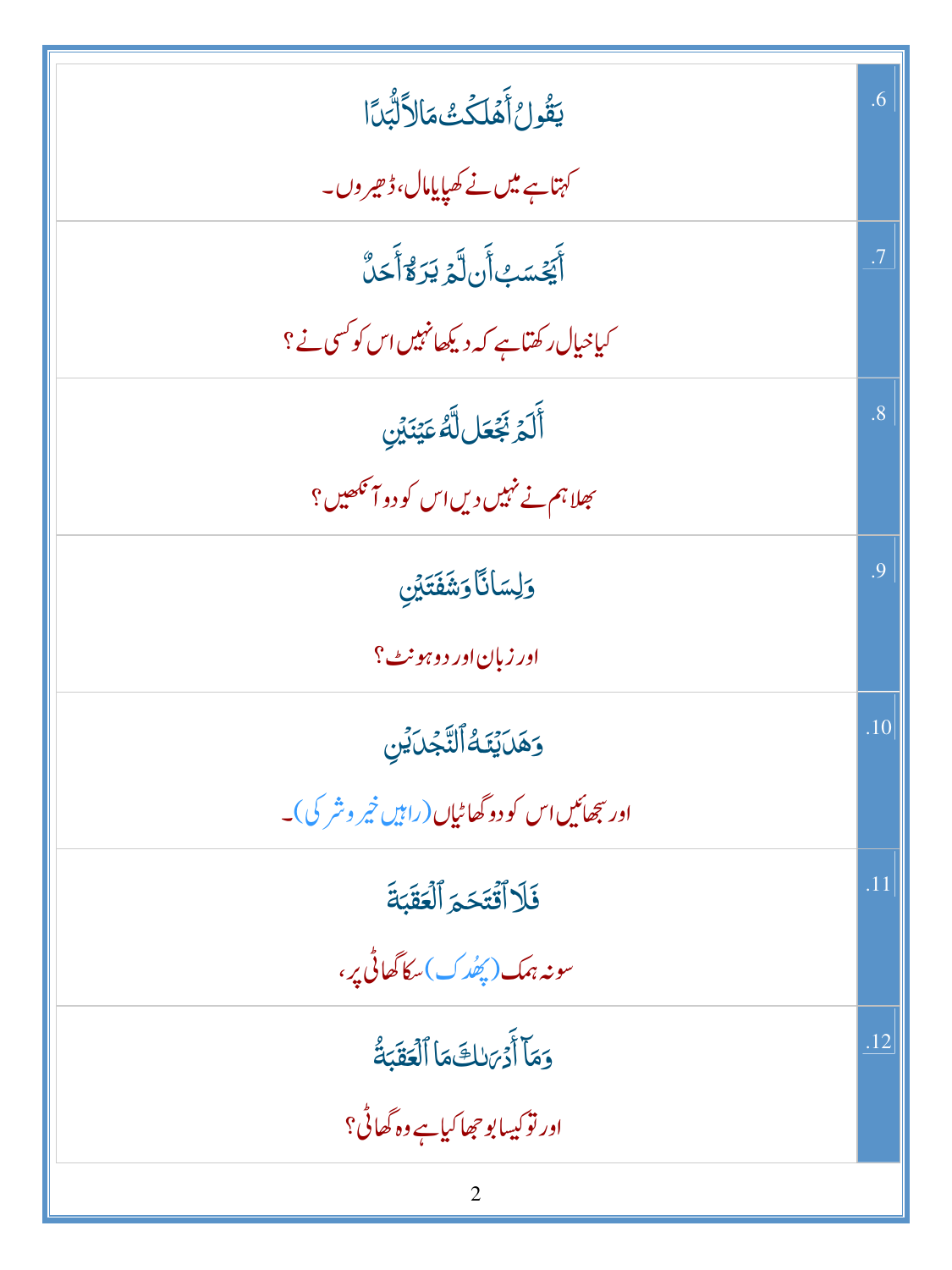| فَلَقَّىٰهَ:                                                               | .13 |
|----------------------------------------------------------------------------|-----|
| حچیٹر اناگر دن کا،                                                         |     |
| ٲٛۯٙٳ۪ڟ <i>ٙڬۿ</i> ۠؋ۣؾۯٙۄؚؚۯؚؽڡؘۺۼؘ <i>ڹۊٟ</i>                            | .14 |
| پاکھلا نائھوک کے دن میں،                                                   |     |
| <u>يَ</u> تِيمًاذَامَقُرَبَةٍ                                              | .15 |
| بن باپ کے لڑکے کوجوناتے دار (رشتہ دار)ہے،                                  |     |
| أَوۡ مِسۡكِينَاۢذَامَنۡرَبَةٍ                                              | .16 |
| یامخاج کوجوخاک میں رُلٹاہے۔                                                |     |
| ثُّعَّ كَانَ مِنَ ٱلََّذِينَءَامَنُواْ                                     | .17 |
| <u> پھر ہواا پمان والوں میں</u>                                            |     |
| وَتَوَاصَوۡأَبِٱلصَّبۡرِ وَتَوَاصَوۡأَبِٱلۡمَرۡحَمَةِ                      |     |
| جوتقید (تاکید) کرتے ہیں سہارنے کا،اور تقید (تنبیہ ) کرتے ہیں رحم کھانے کا، |     |
| أُوۡلَٰٓبِكَ أَصۡكَبُ ٱلۡۡيَٰمَنَةِ                                        | .18 |
| وہ لوگ ہیں بڑے نصیب والے۔                                                  |     |
| 3                                                                          |     |